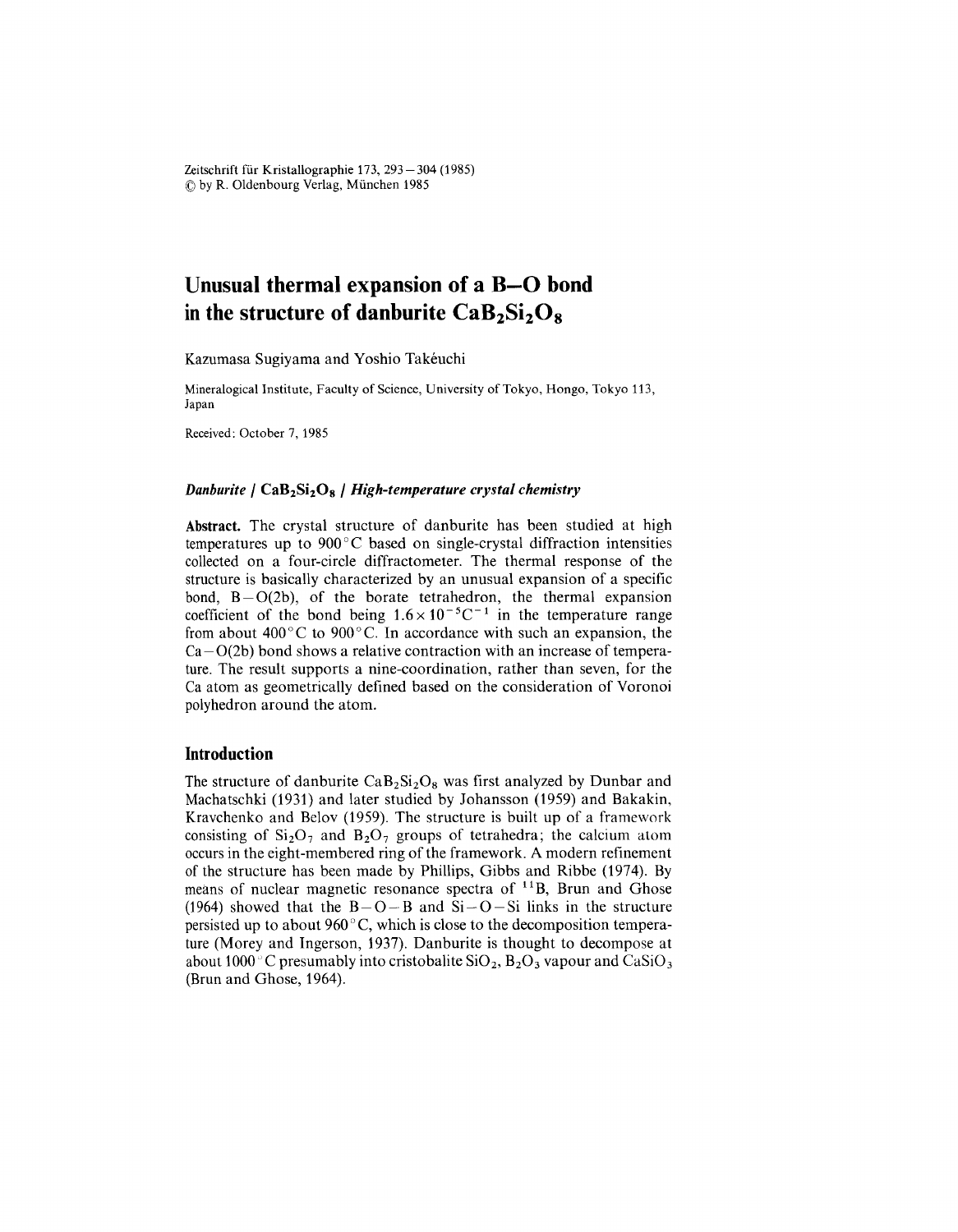In our high-temperature structural study of various materials having the olivine type [partly published in Takéuchi, Yamanaka, Haga and Hirano (1984)], we noted the following trend of the thermal response of the  $T - O$  bonds. Namely, if Pauling's electrostatic valence of the oxygen atom of a  $T - O$  bond is oversaturated, the bond shows an anomalous positive expansion. While, if undersaturated, a negative expansion. The structure of danburite is then of particular interest partly because Pauling's electrostatic rule for the oxygen atoms is not obeyed and partly the framework consists of two kinds of tetrahedra having different bulk moduli. We have therefore undertaken a high-temperature structure study of danburite with the result as reported in the present paper.

# **Experimental**

The crystals used for the present study came from Toroku mine, Miyazaki Prefecture, Japan; they were about 30 mm long and had cross section of about  $5 \times 5$  mm. The chemical composition of danburite from this locality has been reported to be:  $48.22 \text{ wt\% } SiO_2$ ,  $0.22 \text{ Al}_2O_3$ ,  $0.44 \text{ Fe}_2O_3$ ,  $0.11$ MgO, 22.29 CaO, 28.56  $B_2O_3$ , 0.32 H<sub>2</sub>O (Tezuka, 1970). We did not take into account minor components, such as Al, Mg or others, but assumed the ideal chemical composition  $CaB_2Si_2O_8$  for structural study which will be described later.

Out of one of the crystals, we prepared an X-ray specimen having the shape of a cylinder, about 15 mm long parallel to  $c$  and having a circular cross section with radius 0.15 mm. The cylinder was sealded in a silica-glass capillary and used for X-ray study. With the use of such a crystal specimen, we can evade the possible contamination of the diffraction intensities from the crystal with those from a binder, such as zirconia cement, which is in general used to fix the crystal to a rod.

The crystal specimen was mounted on a goniometer head on a fourcircle single-crystal diffractometer AFC5 in such a way that its cylindrical axis was parallel to the  $\phi$  axis. As heat source, we used a miniature electric resistance furnace such as the one described by Brown, Sueno and Prewitt (1973).

The unit-cell dimensions were measured with a single-crystal diffractometer using graphite monochromated MoKa radiation. The cell dimensions obtained by a least-squares procedure applied to  $\sin 2\theta$ values of 20  $\sim$  25 reflections are listed in Table 1 ( $D_x = 2.997$  g cm<sup>-3</sup>, Z =  $4 \times \text{CaB}_2\text{Si}_2\text{O}_8$ ). The  $\omega - 2 \theta$  scan technique was used to collect one eighth of the graphite monochromated diffraction intensities up to  $2 \theta = 60 \sim 110^{\circ}$ . The same cylindrical specimen was used throughout the collection of the sets of diffraction intensities at all temperatures covered. Since we used a collimater having a diameter 0.5 mm to collimate the Xray beam, the cylindrical crystal specimen was not fully bathed in the X-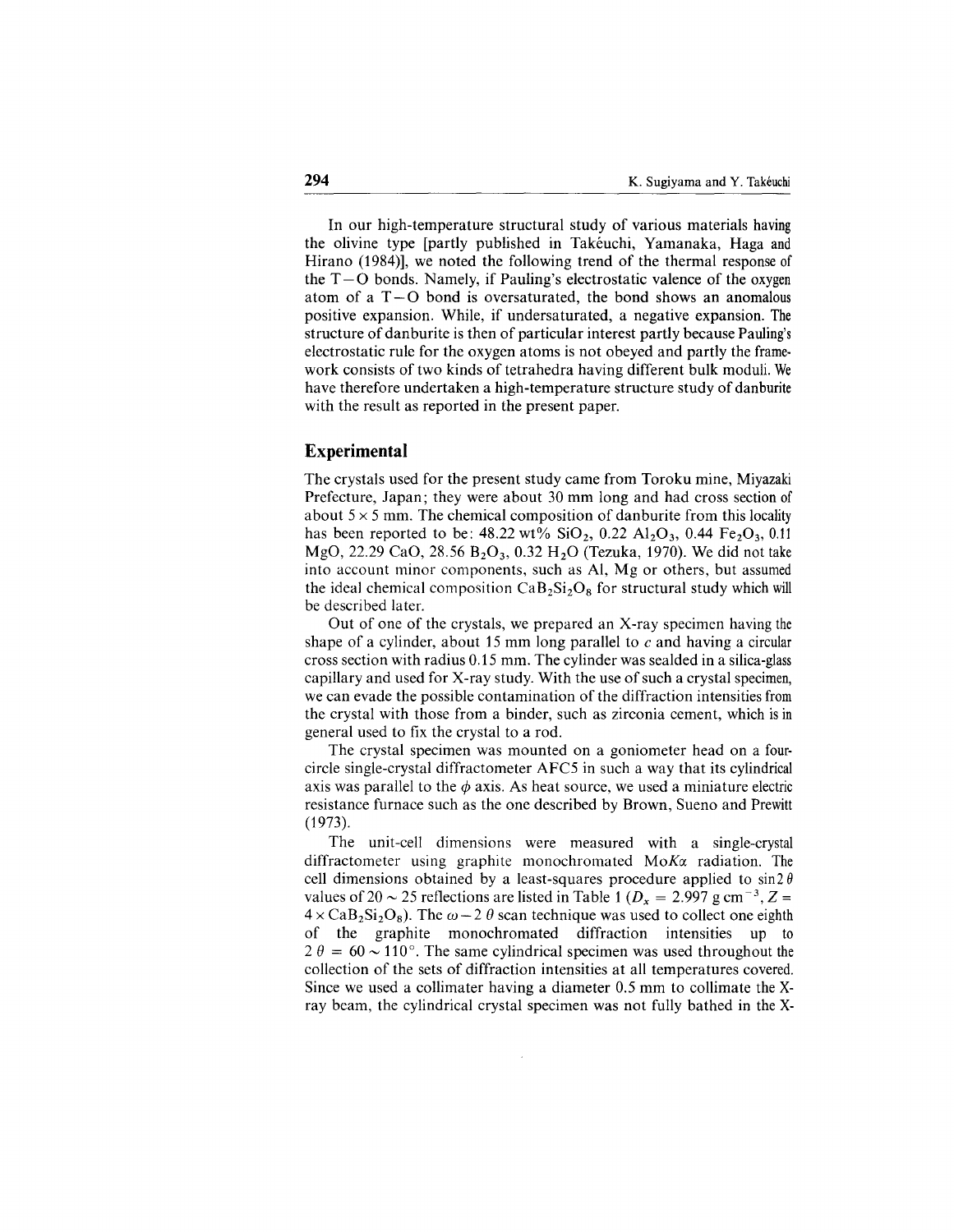| Table 1. Variation of cell dimensions with temperature [Å] |  |  |  |  |  |  |  |
|------------------------------------------------------------|--|--|--|--|--|--|--|
|------------------------------------------------------------|--|--|--|--|--|--|--|

 $\frac{1}{4}$ 

| $T[^{\circ}C]$ | $\boldsymbol{a}$ | h        | $\mathcal{C}_{0}^{2}$ | $v[A^3]$ |
|----------------|------------------|----------|-----------------------|----------|
| 25             | 8.037(1)         | 8.757(1) | 7.7218(9)             | 543.4(1) |
| 104            | 8.041(2)         | 8.759(2) | 7.725(1)              | 544.1(2) |
| 208            | 8.046(2)         | 8.765(2) | 7.734(1)              | 545.4(2) |
| 305            | 8.054(2)         | 8.768(2) | 7.741(1)              | 546.7(2) |
| 407            | 8.061(4)         | 8.777(4) | 7.745(2)              | 548.0(4) |
| 512            | 8.069(2)         | 8.780(2) | 7.757(1)              | 549.6(2) |
| 618            | 8.078(2)         | 8.786(2) | 7.762(1)              | 550.8(2) |
| 720            | 8.083(2)         | 8.791(2) | 7.771(1)              | 552.3(2) |
| 817            | 8.092(1)         | 8.796(1) | 7.7768(8)             | 553.6(1) |
| 910            | 8.101(2)         | 8.801(2) | 7.786(1)              | 555.1(2) |

Table 2. Intensity-study data. The figures in parentheses are the case in which the reflections with  $y < 0.65$  were included

|                                                              | $25^{\circ}$ C         | $208^{\circ}$ C        | $407^{\circ}$ C     | $618^{\circ}$ C     | $817^{\circ}$ C     | $910^{\circ}$ C     |
|--------------------------------------------------------------|------------------------|------------------------|---------------------|---------------------|---------------------|---------------------|
| Absorption coefficient<br>$\rm (cm^{-1})$                    | 15.49                  | 15.43                  | 15.36               | 15.28               | 15.21               | $15.1^{\circ}$      |
| $2 \theta$ maximum (°)                                       | 110                    | 70                     | 60                  | 60                  | 60                  | 60                  |
| No. of reflections<br>observed<br>No. of reflections<br>used | 2401<br>2320<br>(2348) | 1195<br>1130<br>(1155) | 829<br>799<br>(813) | 817<br>775<br>(792) | 816<br>780<br>(787) | 802<br>760<br>(767) |
| $Giso. (\times 10^{-4})$                                     | 12.9(3)                | 9.9(5)                 | 6.9(3)              | 6.2(3)              | 4.8(3)              | 2.6(2)              |
| R                                                            | 0.0256<br>(0.0259)     | 0.0389<br>(0.0456)     | 0.0283<br>(0.0320)  | 0.0340<br>(0.0434)  | 0.0371<br>(0.0418)  | 0.0332<br>(0.0355)  |
| $R_{w}$                                                      | 0.0322<br>(0.0326)     | 0.0465<br>(0.0653)     | 0.0323<br>(0.0365)  | 0.0406<br>(0.0676)  | 0.0428<br>(0.0546)  | 0.0373<br>(0.0412)  |

ray beam. It then follows that the effective volume (and absorption) of the crystal varies depending upon the orientation of the cylinder with respect to the X-ray beam. Due correction of the observed intensities for the effect was therefore made using the procedure developed by Haga and Takéuchi (1983) after correcting for Lorentz and polarization factors. The intensities thus corrected were finally reduced to structure factors. The intensity fluctuations of three reference reflections, which were measured every 100 reflections at each temperature, was less than 1  $\sigma(I)$ . Details of the intensity study data are summarized in Table 2.

 $\overline{\mathbb{R}}$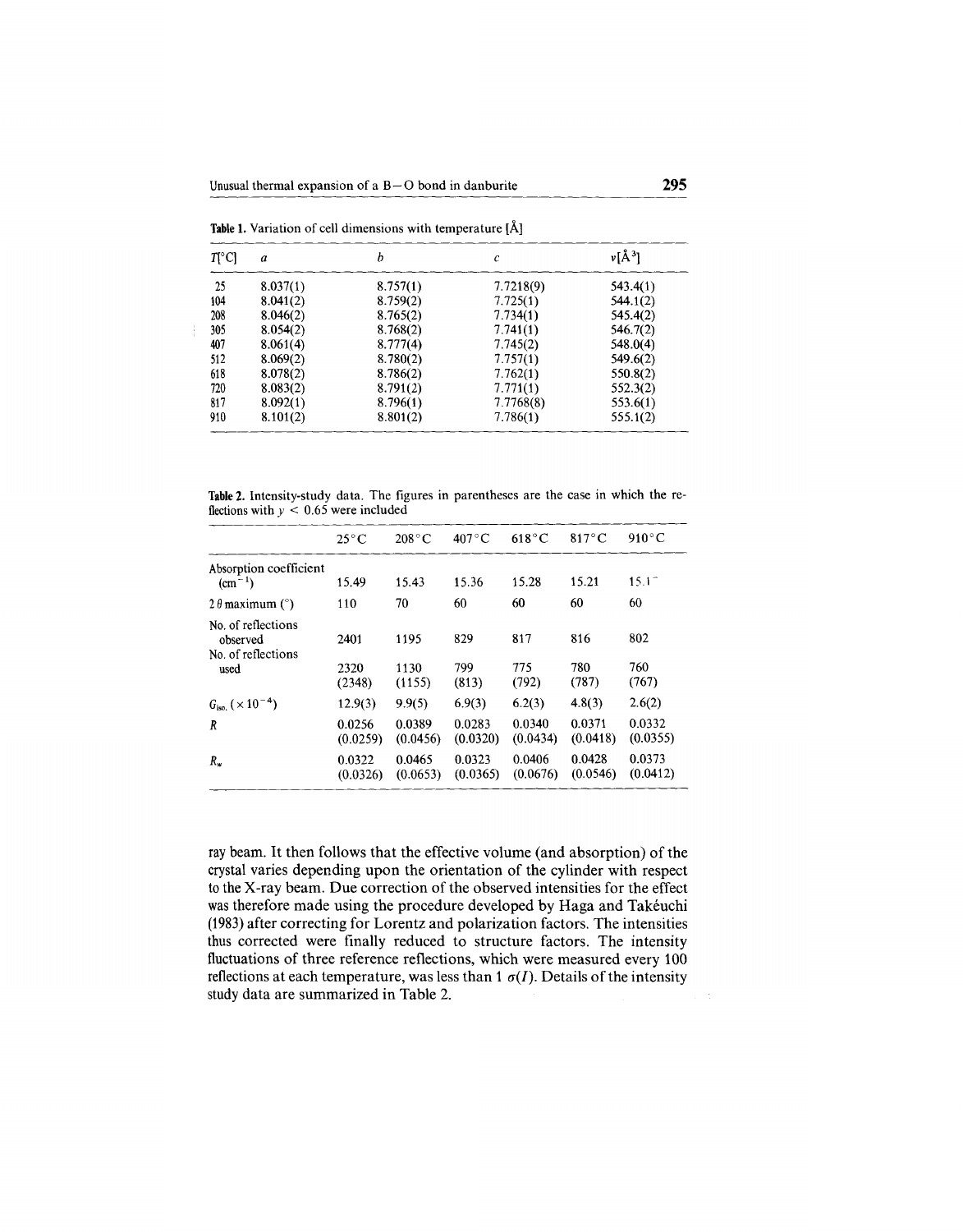# **Refinement**

Among structure factors thus obtained, those greater than  $3 \sigma |F_{o}|$  were used for structural study (Table 2). The structural data reported by Phillips et al. (1974) served for providing initial coordinates and isotropic temperature factors of the atoms. The refinement of the structure in each case was carried out in space group *Pnam* using the least-squares program LINUS (Coppens and Hamilton, 1970). Unit weight was applied to each reflection.

Anisotropic refinement revealed the existence of conspicuous extinction effects; the correction factor,  $y$ , for the 002 reflection, for example, was as small as 0.31. A correction for the isotropic extinction effect was therefore made using LINUS. The resulting  $G$  parameter at each temperature is given in Table 2. It is notable that  $G$  is significantly reduced with increasing temperature. The anisotropic refinement at each temperature converged at a value of Ras given in Table 2.

A trial was finally made of refining the structure based on a new set of structure factors including only those reflections whose *y's* were greater than 0.65. The resulting atomic coordinates were found to be the same, within the limit of the estimated error, as those obtained from the initial set of structure factors. Even the differences in the values of anisotropic temperature factor coefficients between the two cases did not exceed three times the estimated error. For computations we used neutral atomic form factors for all atoms *(lnternational Tablesfor X-ray Crystallography, 1962).*

## **ResuIt and discussion**

The final atomic parameters are listed in Table 3 and some important bond lengths and angles in Table  $4<sup>1</sup>$ . The structure data at room temperature are essentially the same as those reported by Phillips et al. (1974). Since the thermal behavior of the  $BO_4$  and  $SiO_4$  tetrahedra may best be interpreted considering the  $Ca-O$  bonding, we first discuss the geometrical features in the arrangement of oxygen atoms about Ca.

#### **The number of direct oxygen neighbors of Ca**

As shown in Figure 1, the oxygen neighbors of the Ca atom are arranged in an irregular fashion. Phillips et al. (1974) favored a sevenfold coordination for the Ca atom based on the mean  $Ca-O$  bond length, the  $O(2b)$ atom at a distance of 3.017(1) Å (at 25 $^{\circ}$ C) being omitted. The present hightemperature study, however, revealed a significant contribution of Ca to

 $1$  Listings of anisotropic temperature factor coefficients, individual  $O-O$  distances and tetrahedral angles may be obtained referring the no. CSD 51333, names of the authors and citation of the paper at the Fachinformationszentrum Energie-Physik-Mathematik, D-7514 Eggenstein-Leopoldshafen 2, Federal Republic of Germany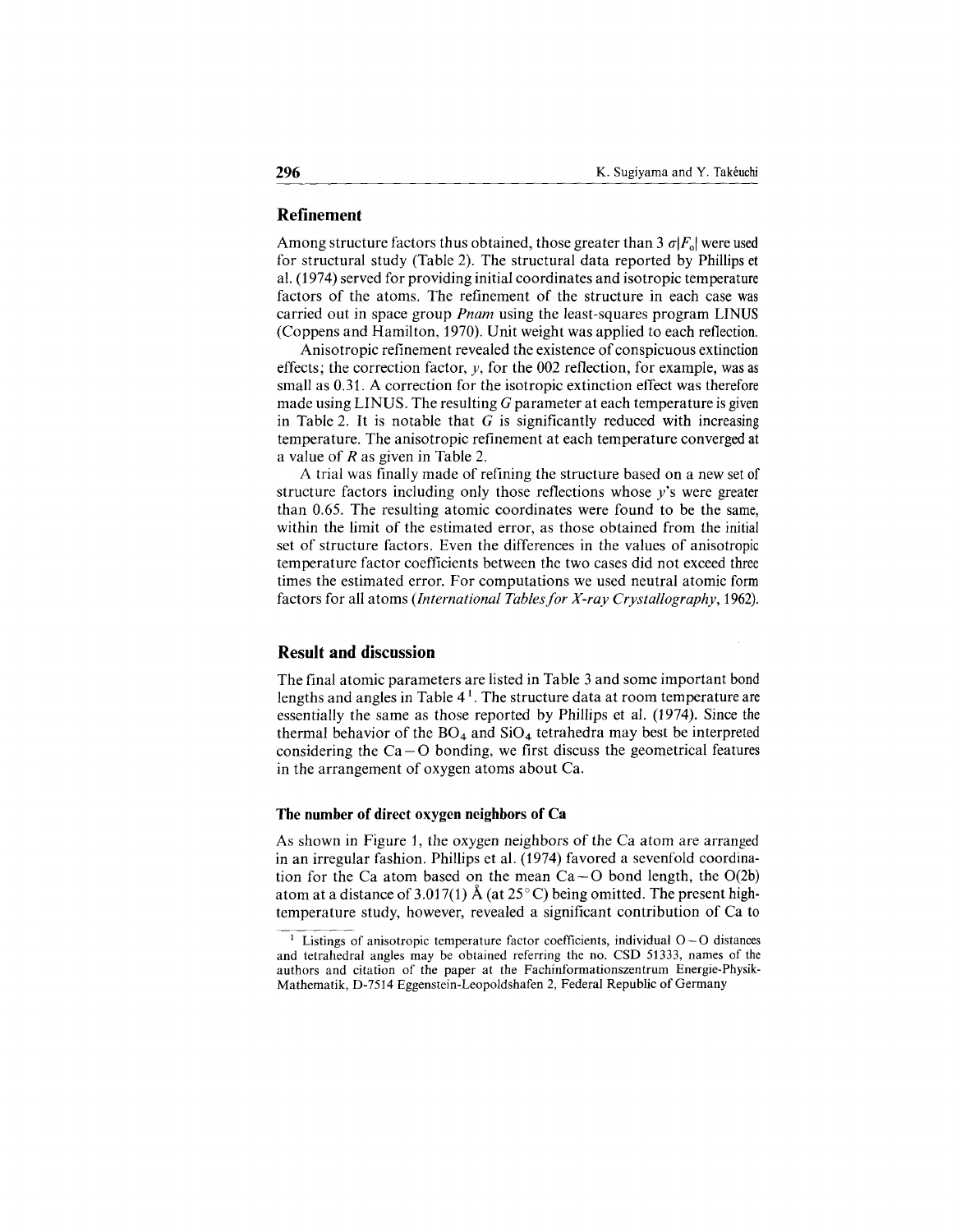|      |                     | $25^{\circ}$ C | $208^{\circ}$ C | $407^{\circ}$ C | $618^\circ$ C | 817°C         | 910°C         |
|------|---------------------|----------------|-----------------|-----------------|---------------|---------------|---------------|
| Ca   | $\boldsymbol{x}$    | 0.38555(3)     | 0.38657(8)      | 0.38733(8)      | 0.3881(1)     | 0.3889(1)     | 0.3892(1)     |
|      | y                   | 0.07648(3)     | 0.07657(7)      | 0.07669(7)      | 0.0767(1)     | 0.0768(1)     | 0.0768(1)     |
|      | $\boldsymbol{z}$    | 0.25           | 0.25            | 0.25            | 0.25          | 0.25          | 0.25          |
|      | $B_{\rm eq}$        | 0.514          | 1.066           | 1.336           | 1.726         | 2.127         | 2.328         |
| B    | $\boldsymbol{x}$    | 0.2589(1)      | 0.2593(3)       | 0.2599(3)       | 0.2608(3)     | 0.2641(4)     | 0.2619(3)     |
|      | y                   | 0.4192(1)      | 0.4190(3)       | 0.4190(2)       | 0.4189(3)     | 0.4191(3)     | 0.4186(3)     |
|      | $\bar{z}$           | 0.4206(1)      | 0.4206(3)       | 0.4206(3)       | 0.4203(4)     | 0.4200(4)     | 0.4197(4)     |
|      | $B_{eq}$            | 0.426          | 0.835           | 0.943           | 1.098         | 1.302         | 1.412         |
| Si   | $\chi$              | 0.05333(3)     | 0.05381(7)      | 0.05432(6)      | 0.05489(8)    | 0.05545(9)    | 0.05564(8)    |
|      | y                   | 0.19250(3)     | 0.19252(6)      | 0.19252(6)      | 0.19258(7)    | 0.19272(8)    | 0.19260(7)    |
|      | $\boldsymbol{z}$    | $-0.05574(3)$  | $-0.05598(7)$   | $-0.05619(7)$   | $-0.05643(9)$ | $-0.05656(9)$ | $-0.05649(9)$ |
|      | $B_{\rm eq}$        | 0.295          | 0.638           | 0.714           | 0.899         | 1.057         | 1.167         |
| O(1) | $\boldsymbol{x}$    | 0.19291(8)     | 0.1930(2)       | 0.1935(2)       | 0.1938(2)     | 0.1942(3)     | 0.1944(3)     |
|      | у                   | 0.06797(7)     | 0.0679(2)       | 0.0683(2)       | 0.0681(2)     | 0.0681(2)     | 0.0684(2)     |
|      | $\mathcal{Z}$       | $-0.00324(9)$  | $-0.0038(2)$    | $-0.0045(2)$    | $-0.0052(3)$  | $-0.0055(3)$  | $-0.0061(3)$  |
|      | $B_{\rm eq}$        | 0.599          | 1.154           | 1.405           | 1.759         | 2.128         | 2.324         |
| O(2) | $\boldsymbol{x}$    | 0.12632(7)     | 0.1266(2)       | 0.1270(2)       | 0.1273(2)     | 0.1279(3)     | 0.1281(2)     |
|      | y                   | 0.36496(6)     | 0.3649(2)       | 0.3646(1)       | 0.3646(2)     | 0.3642(2)     | 0.3641(2)     |
|      | $\overline{z}$      | $-0.04233(9)$  | $-0.0417(2)$    | $-0.0413(2)$    | $-0.0412(3)$  | $-0.0410(3)$  | $-0.0404(3)$  |
|      | $B_{\rm eq}$        | 0.498          | 1.012           | 1.159           | 1.483         | 1.802         | 1.920         |
| O(3) | $\boldsymbol{x}$    | 0.39965(7)     | 0.4006(2)       | 0.4016(2)       | 0.4024(2)     | 0.4031(3)     | 0.4032(2)     |
|      | $\mathcal{Y}$       | 0.31351(7)     | 0.3138(2)       | 0.3143(2)       | 0.3145(2)     | 0.3150(2)     | 0.3151(2)     |
|      | $\overline{z}$      | 0.07820(8)     | 0.0779(2)       | 0.0776(2)       | 0.0773(3)     | 0.0768(3)     | 0.0766(3)     |
|      | $B_{\rm eq}$        | 0.490          | 0.950           | 1.125           | 1.432         | 1.704         | 1.882         |
| O(4) | $\boldsymbol{\chi}$ | 0.5137(1)      | 0.5125(3)       | 0.5117(3)       | 0.5116(4)     | 0.5108(4)     | 0.5102(4)     |
|      | y                   | 0.6640(1)      | 0.6651(3)       | 0.6658(3)       | 0.6666(4)     | 0.6678(4)     | 0.6676(4)     |
|      | $\bar{z}$           | 0.25           | 0.25            | 0.25            | 0.25          | 0.25          | 0.25          |
|      | $B_{\rm eq}$        | 0.610          | 1.129           | 1.389           | 1.787         | 2.165         | 2.299         |
| O(5) | $\boldsymbol{x}$    | 0.1838(1)      | 0.1849(3)       | 0.1857(3)       | 0.1865(4)     | 0.1878(4)     | 0.1882(4)     |
|      | $\boldsymbol{y}$    | 0.4282(1)      | 0.4274(3)       | 0.4270(3)       | 0.4259(4)     | 0.4256(4)     | 0.4250(4)     |
|      | $\mathcal{Z}$       | 0.25           | 0.25            | 0.25            | 0.25          | 0.25          | 0.25          |
|      | $B_{eq}$            | 0.590          | 1.116           | 1.341           | 1.747         | 2.054         | 2.205         |

|  |  | Table 3. Fractionar atomic Coordinates and equivalent is tropic temperature factors (A" |  |  |  |  |  |  |  |
|--|--|-----------------------------------------------------------------------------------------|--|--|--|--|--|--|--|
|--|--|-----------------------------------------------------------------------------------------|--|--|--|--|--|--|--|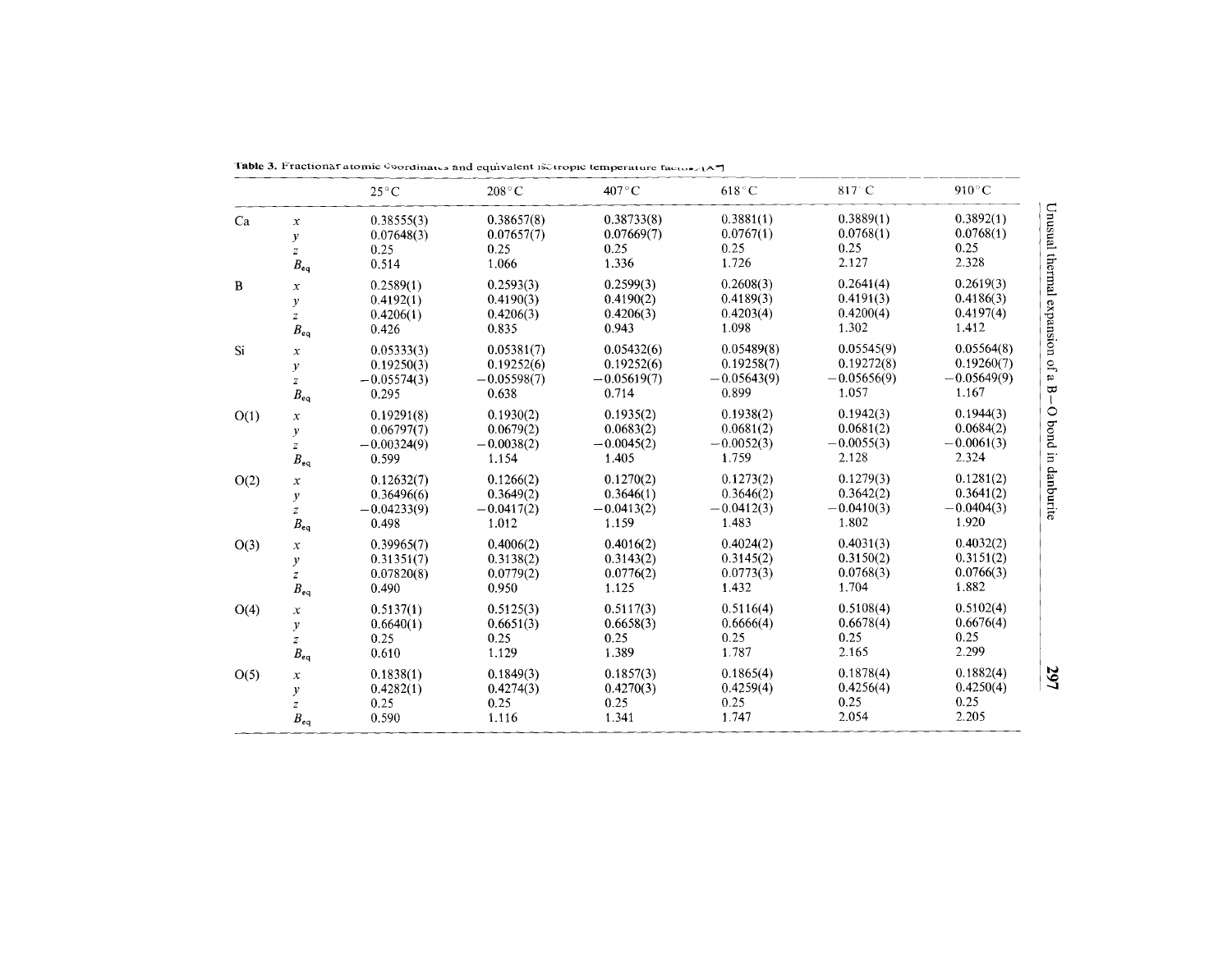|                       | $25^{\circ}$ C     | $208^{\circ}$ C         | 407°C        | 618 C        | 817°C        | 910°C        |
|-----------------------|--------------------|-------------------------|--------------|--------------|--------------|--------------|
| Tetrahedron about Si  |                    |                         |              |              |              |              |
| $Si-O(1)$             | $1.618(1)$ Å       | $1.615(2)$ Å            | $1.615(2)$ Å | $1.616(2)$ Å | $1.619(2)$ Å | $1.616(2)$ Å |
| $Si-O(2)$             | 1.623(1)           | 1.624(2)                | 1.624(2)     | 1.625(2)     | 1.623(3)     | 1.624(2)     |
| $Si-O(3)$             | 1.612(1)           | 1.611(3)                | 1.610(2)     | 1.612(2)     | 1.612(2)     | 1.613(1)     |
| $Si - O(4)$           | 1.613(1)           | 1.611(1)                | 1.610(1)     | 1.612(1)     | 1.612(2)     | 1.613(1)     |
| Mean                  | 1.616 <sub>o</sub> | 1.615(1)                | 1.615(1)     | 1.616(1)     | 1.617(1)     | 1.617(1)     |
| Mean $O-O$            | 2.638(1)           | 2.637(1)                | 2.636(1)     | 2.639(1)     | 2.639(1)     | 2.639(1)     |
| Vol. $(\AA^3)$        | 2.163(1)           | 2.159(3)                | 2.158(3)     | 2.164(3)     | 2.164(4)     | 2.165(4)     |
| Tetrahedron about B   |                    |                         |              |              |              |              |
| $B - O(1)$            | 1.481(1)           | 1.481(3)                | 1.481(2)     | 1.479(3)     | 1.478(4)     | 1.482(3)     |
| $B - O(2)$            | 1.498(1)           | 1.498(3)                | 1.500(3)     | 1.506(3)     | 1.511(4)     | 1.512(3)     |
| $B - O(3)$            | 1.461(1)           | 1.465(3)                | 1.466(2)     | 1.466(3)     | 1.468(4)     | 1.464(3)     |
| $B-O(5)$              | 1.451(1)           | 1.450(2)                | 1.452(2)     | 1.453(3)     | 1.451(3)     | 1.451(3)     |
| Mean                  | 1.472 <sub>8</sub> | 1.473(1)                | 1.475(1)     | 1.476(1)     | 1.477(2)     | 1.477(2)     |
| Mean $O-O$            | 2.403(1)           | 2.403(1)                | 2.406(1)     | 2.408(1)     | 2.409(1)     | 2.410(1)     |
| Vol. $(\AA^3)$        | 1.629(1)           | 1.631(2)                | 1.636(2)     | 1.639(3)     | 1.642(3)     | 1.643(3)     |
| $Si - O(1) - B$       | $132.94(6)$ °      | $132.6(2)$ <sup>o</sup> | $132.6(2)$ ° | $132.5(2)$ ° | $132.3(2)$ ° | $132.3(2)$ ° |
| $Si - O(2) - B$       | 126.29(4)          | 126.5(1)                | 126.7(1)     | 126.7(2)     | 127.0(2)     | 127.0(2)     |
| $Si - O(3) - B$       | 128.15(5)          | 128.4(1)                | 128.7(1)     | 129.0(2)     | 129.4(2)     | 129.6(2)     |
| $Si - O(4) - Si$      | 136.84(6)          | 137.4(2)                | 137.6(2)     | 137.6(2)     | 137.9(3)     | 138.1(2)     |
| $B - O(5) - B$        | 130.40(6)          | 130.9(2)                | 131.0(2)     | 131.0(2)     | 131.3(3)     | 131.2(2)     |
| Polyhedron about Ca   |                    |                         |              |              |              |              |
| $Ca-O(1) \times 2$    | 2.495(1)           | 2.507(2)                | 2.516(2)     | 2.528(2)     | 2.537(3)     | 2.543(2)     |
| $Ca-O(2a) \times 2$   | 2.452(1)           | 2.459(2)                | 2.468(2)     | 2.473(2)     | 2.481(2)     | 2.488(2)     |
| $Ca-O(3) \times 2$    | 2.466(1)           | 2.471(2)                | 2.479(1)     | 2.485(2)     | 2.493(2)     | 2.496(2)     |
| $Ca-O(5)$             | 2.398(1)           | 2.401(1)                | 2.405(1)     | 2.410(1)     | 2.419(1)     | 2.422(1)     |
| $Ca-O(2b)\times 2$    | 3.017(1)           | 3.014(2)                | 3.015(2)     | 3.018(2)     | 3.022(2)     | 3.021(2)     |
| Mean                  | 2.584,             | 2.589(1)                | 2.596(1)     | 2.602(1)     | 2.609(1)     | 2.613(1)     |
| Wt. mean <sup>a</sup> | 2.502              | 2.509                   | 2.517        | 2.524        | 2.533        | 2.538        |

**Table 4.** Some important bond lengths and bond angles

<sup>a</sup> See text

 $\frac{1}{208}$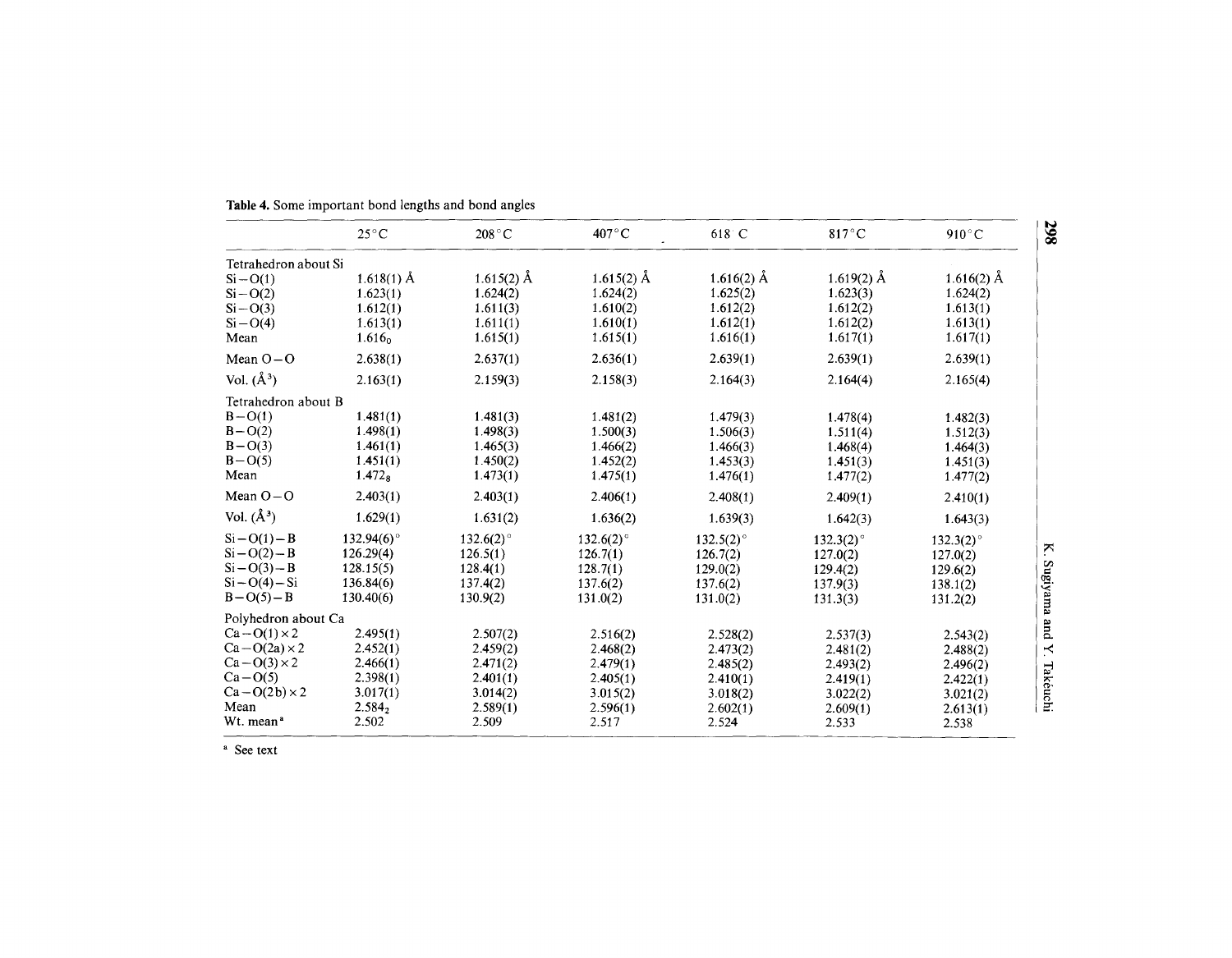

Fig. 1. The structure of danburite viewed down the  $c$  axis. Numbers indicate the heights of the Ca atoms in decimal fractions of the  $c$  axis. The BO<sub>4</sub> tetrahedra are shadowed. The apices of tetrahedra pointing up are on the mirror plane at  $x, y, \frac{3}{4}$  and those pointing down on the mirror plane at  $x, y, \frac{1}{4}$ 

0(2b) (and to its mirror equivalent) as will be shown later. By the aid of Voronoi polyhedra (O'Keeffe, 1979; Takéuchi and Haga, 1984), wc thcn studied the geometrical features characteristic of the arrangement of the oxygen atoms about Ca.

Let  $V_c$ (a) denote the Voronoi polyhedron constructed about a cation after excluding the neighboring cations [such a polyhedron has been denoted O *'Keeffe- Voronoi polyhedron* (Takéuchi and Haga (1984)]. Then the ratio  $b_i = \theta_i/\theta_0$  may be used to represent the relative contribution of the *i*th oxygen atom to the surface area of  $V_c(a)$ , where  $\theta_i$  is the solid angle subtended by the *i*th face at the central Ca and  $\theta_0$  the largest solid angle. The sum of  $b_i$  for a total of N faces of  $V_c(a)$  corresponds to O'Keeffe's  $Z^*$ (O'Keeffe, 1979). In Table 5 we give the area, solid angle and the ratio *b¡* for each face appearing on  $V_c(a)$  constructed about the Ca atom (Fig. 2).

Now, we find that the  $V_c(a)$  of the Ca atom has 10 faces, showing that the Ca atom has 10 direct oxygen neighbors (Takéuchi and Haga, 1984). Among those faces, however, the one contributed by  $O(4)$  is as small as 0.1, its ratio to  $Z^*$  being only about 1.4%. Since that amount of contribution is considered to be negligible, we may conclude that the Ca atom in danburite effectively has 9 direct oxygen neighbors; *i.e.*, the Ca atom is effectively 9-coordinated. This view is consistent with the fact that the maximum bond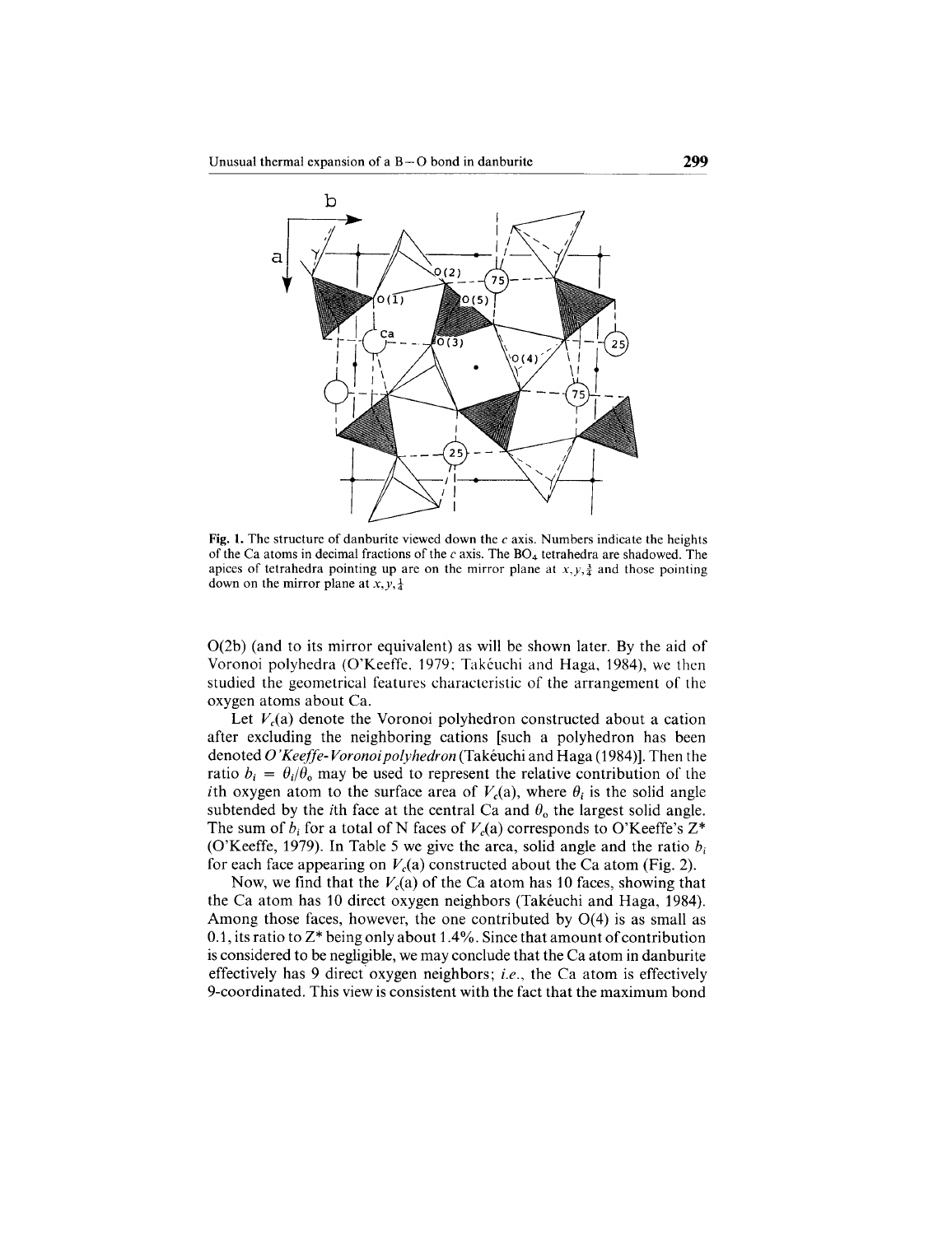Table 5. Characteristics of the O'Keeffe- Voronoi polyhedron constructed about Ca

| Oxygen<br>neighbors | Notation<br>of the<br>face | Area                 | Solid angle<br>(s. rad.) | b.    | $Ca - O$<br>distance |
|---------------------|----------------------------|----------------------|--------------------------|-------|----------------------|
| $O(1) \times 2$     |                            | 4.628 Å <sup>2</sup> | 1.612                    | 0.881 | $2.496$ Å            |
| $O(2a) \times 2$    | 21                         | 4.186                | 1.644                    | 0.898 | 2.452                |
| $O(2b) \times 2$    | 22                         | 1.282                | 0.474                    | 0.259 | 3.017                |
| $O(3) \times 2$     | 3                          | 3.930                | 1.547                    | 0.845 | 2.466                |
| O(4)                | 4                          | 0.140                | 0.183                    | 0.100 | 3.656                |
| O(5)                |                            | 4.593                | 1.830                    |       | 2.398                |



Fig.2. The O'Keeffe-Voronoi polyhedron constructed about Ca (see Table 5), viewed down  $c$  but rotated by  $5^\circ$  about  $b$ 

length for  $Ca - O$  has been found to be 3.4 Å based on the procedure provided by Donnay and Allmann (1970). We may now calculate Pauling's valence sum for each oxygen atom, the result showing that  $O(2b)$  is oversaturated by 7/36 and 0(5) is deficient by 10/36; the remaining O's are much closer to neutral.

In general, each  $M - O_i$  bond length of a polyhedron about cation M may be weighted by  $b_i$  to calculate the mean  $M - O$  bond length for the polyhedron (Takéuchi, 1984). In the present case, the mean  $Ca-O$  bond length thus calculated has a value of 2.519 Å at room temperature (Table 5). The weighted mean  $Ca-O$  bond lengths listed in Table 4 are those which were calculated based on  $V_c(a)$  constructed about Ca by omitting O(4).

#### **Thermal response of the Ca-O bonds**

With an increase of temperature, the contribution of  $O(4)$  to the surface of  $V_c(a)$  decreases only slightly ( $b_4 = 0.091$  at 900°C), while that of O(2b)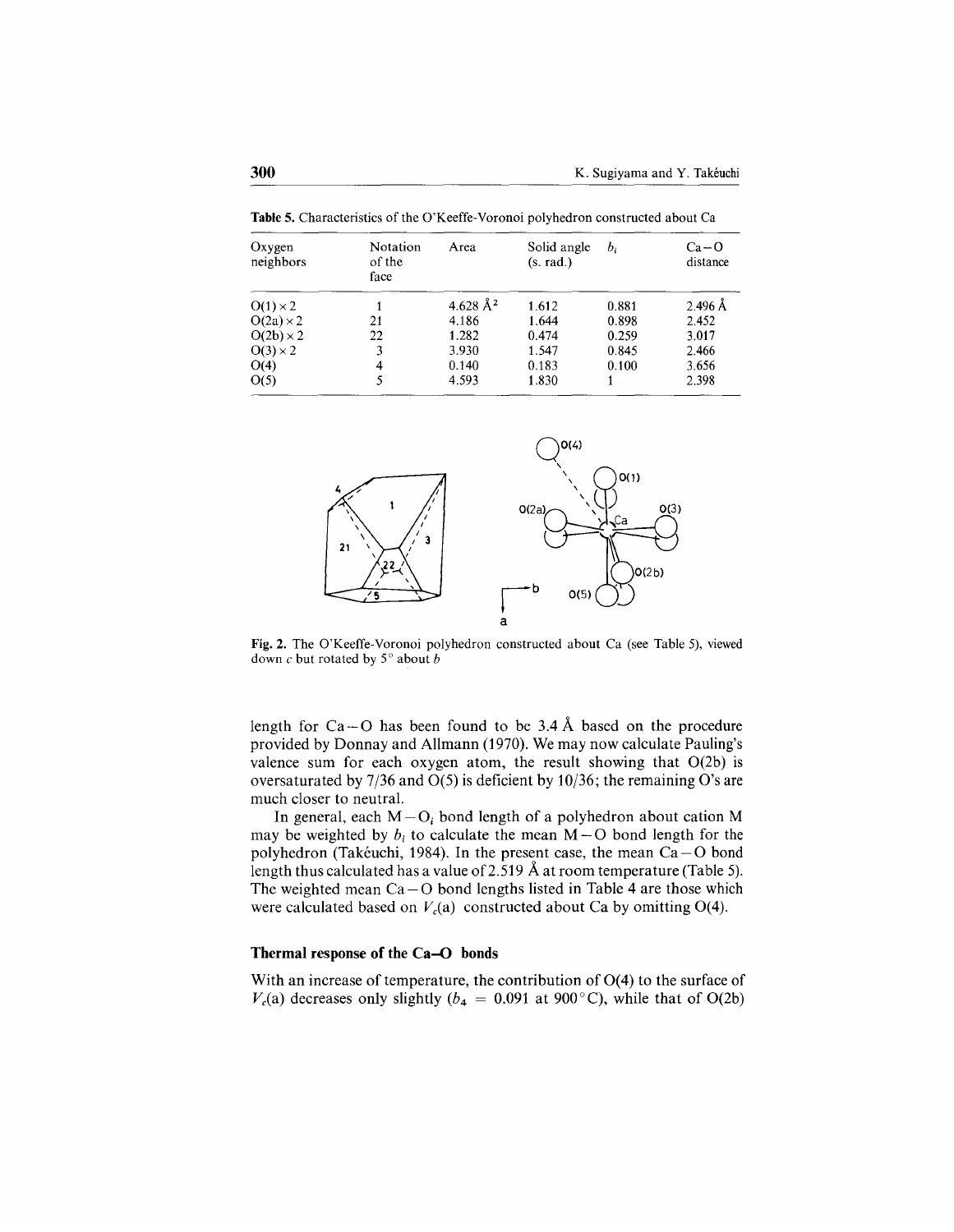

Fig. 3. A plot of the ratio of each individual  $Ca-O$  bond length to mean  $Ca-O$  versus temperature



Fig. 4. A plot of individual  $B - O$  bond length versus temperature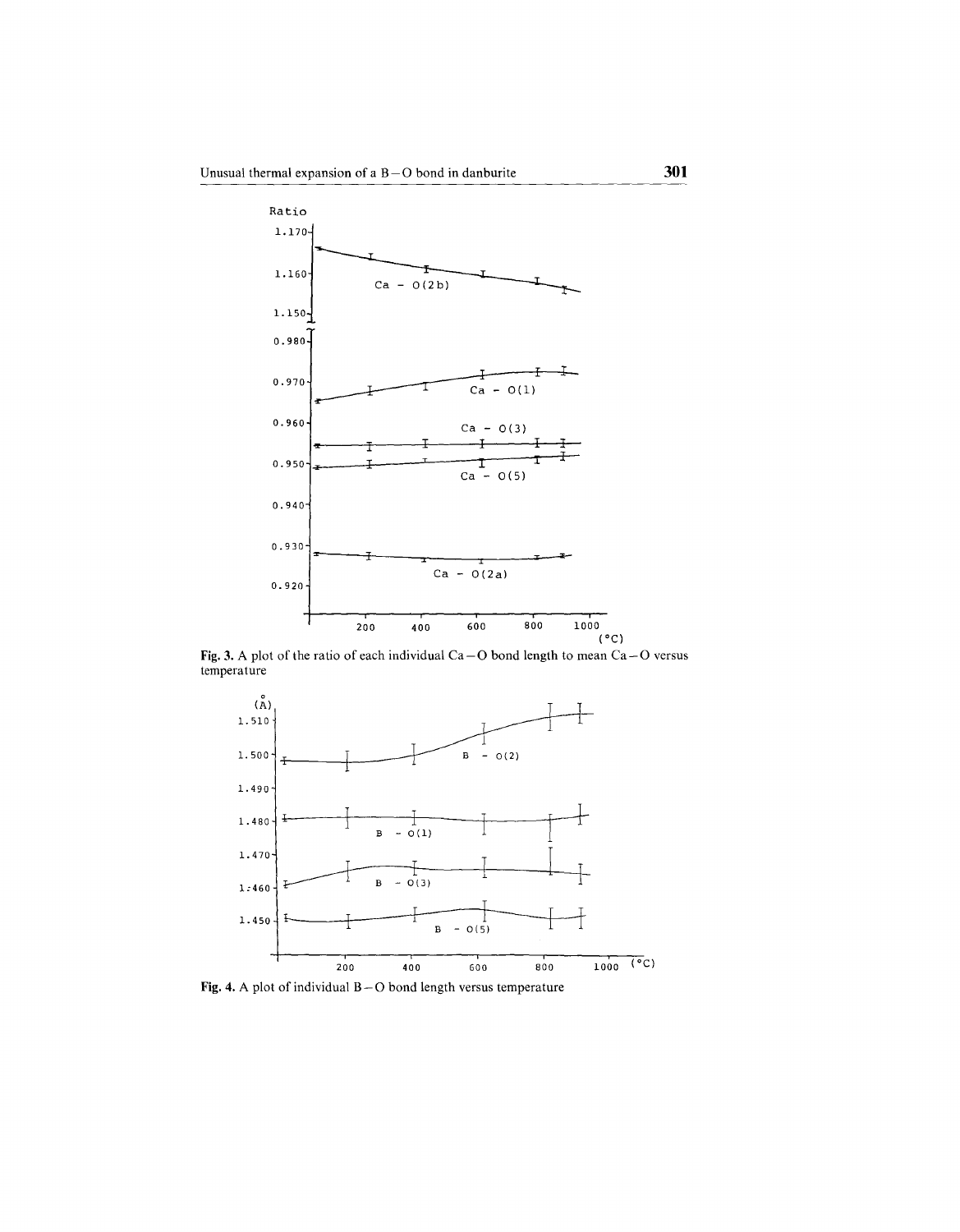

Fig. 5. A plot of the tetrahedral volumes versus temperature

increases significantly, giving  $b_{22} = 0.274$  at 900°C. Then if the ratio of each individual  $Ca - O$  bond length to the mean  $Ca - O$  bond length is plotted versus temperature (Fig. 3), the ratio for  $Ca-O(2b)$ , the longest  $Ca - O$ , shows not an increase but a marked decrease with an increase of temperature. This situation would mean that the bond strength of  $Ca O(2b)$  relatively increases with a raise of temperature. The  $Ca-O(2b)$  bond in fact shows the smallest expansion coefficient  $0.45 \times 10^{-5}$ C<sup>-1</sup>. With the exception of this bond, those of the remaining  $Ca-O$  bonds are in the range from  $5.4 \times 10^{-5}$ C<sup>-1</sup> to  $2.7 \times 10^{-5}$ C<sup>-1</sup> approximately in the decreasing order of the bond lengths (Table 4).

### **Therma] response of the B04 and Si04 tetrahedra**

In Figure 4, which gives a plot of the  $B - O$  bond lengths versus temperature, we observe that  $B-O(2)$  shows a marked expansion. Such an expansion may well be accounted for by the above-mentioned relative increase in bond strength of the  $Ca - O(2)$  bond with an increases of temperature (Fig. 3). This situation corresponds to the case of the  $B - O(2)$  bond in the structure of sinhalite  $\text{AlMgBO}_4$  (Takéuchi et al., 1984) having the olivine type structure.

The volume of the  $BO_4$  tetrahedron shows a relatively large rate of expansion between 200°C and 600°C (Fig. 5). NearIy in this temperature range the volume of the  $SiO<sub>4</sub>$  tetrahedron shows a slight negative expansion (Fig. 5). Such a change of  $SiO<sub>4</sub>$  seems to be related to the relatively significant increase in the  $Si-O(3) - B$  and  $Si-O(4) - Si$  bond angles (Table 4)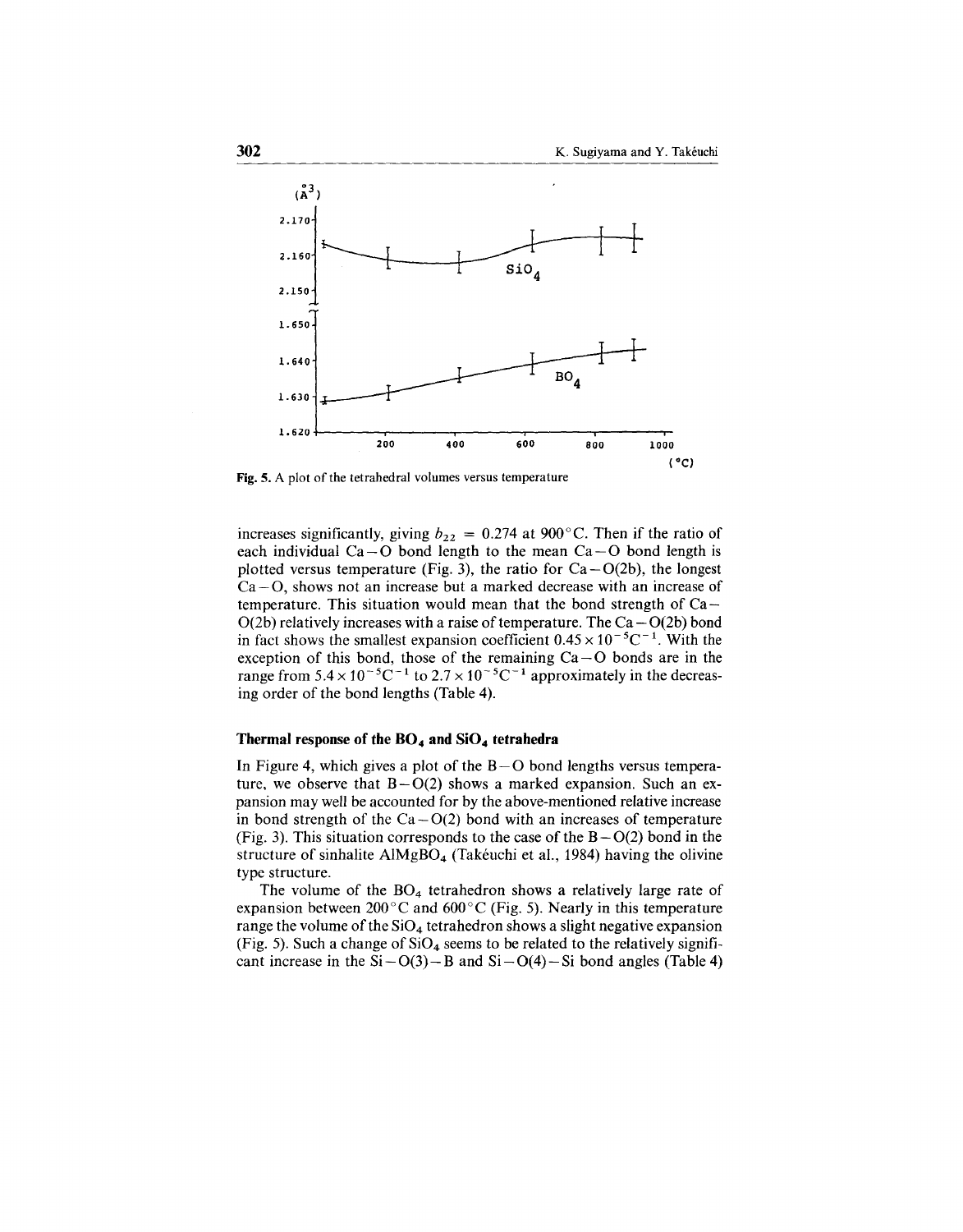which would be induced by the expansion of  $BO<sub>4</sub>$ . Although the individual  $Si-O$  bonds as a whole do not show a significant change, the very slight decreasing of  $Si - O(3)$  and  $Si - O(4)$  at around 200°  $\sim$  400° C (Table 4) is consistent with the above change in the bond angles. While the variance of the tetrahedral angles of  $SiO<sub>4</sub>$  is almost invariable throughout the temperature range covered, that of  $BO_4$  increases from 18.1(2) $\degree$  at room temperature to 19.6(8) $^{\circ}$  at 910 $^{\circ}$ C. The thermal response of the danburite structure is thus largely characterized by that of the  $BO<sub>4</sub>$  tetrahedra.

Finally, we noted that if the 9-coordinated model is adopted for Ca, the correlation coefficients between  $T - O$  bond lengths and parameters, such as  $\Sigma 1/(Ca-O)$  or  $\Sigma 1/(Ca-O)^2$  (Phillips et al., 1973), are found to be significantly larger compared to those of the case in which a 7-coordinated model is assumed. Namely, for  $B-O$  the coefficients are 0.78 (0.54) or 0.74 (0.55), respectively, and for  $Si-O$  0.78 (0.41) or 0.75 (0.41), where the values for the 7-coordinated model are given in parentheses.

*Acknowledgement.* We thank Dr. N. Haga for his experimental assistance. Computations were carried out on HITAC M-280H at the Computer Center of the University of Tokyo.

#### References

- Bakakin, V. V., Kravchenko, V. B., Belov, N. V.: The crystalline structure of danburite  $CaB_2Si_2O_8$  and hurlbutite  $CaBe_2P_2O_8$ . Dokl. Akad. Nauk SSSR 129, 1155 -1158 (1959)
- Brown, G. E., Sueno, S., Prewitt, C. T.: A new single-crystal heater for the precession camera and four-circle diffractometer. Am. Mineral.  $58,698 - 704$  (1973)
- Brun, E., Ghose, S.: Nuclear magnetic resonance spectrum of  $^{11}B$  and B-Si order in danburite,  $CaB_2Si_2O_8$ . J. Chem. Phys. 40, 3031 - 3033 (1964)
- Coppens, P., Hamilton, W. c.: Anisotropic extinction corrections in the Zachariasen approximation. Acta Crystallogr.  $A26$ ,  $71-83$  (1970)
- Donnay, G., Allmann, R.: How to recognize  $O^{-2}$ ,  $OH^{-1}$  and  $H_2O$  in crystal structures obtained by X-rays. Am. Mineral.  $55$ ,  $1003 - 1015$  (1970)
- Dunbar, C., Machatschki, F.: Structure of danburite, CaB<sub>2</sub>Si<sub>2</sub>O<sub>8</sub>. Z. Kristallogr. 76, 133 -146 (1931)
- Haga, N., Takéuchi, Y.: Absorption and volume corrections for a fine cylindrical sample longer than the beam diameter. In: *Structural Studies of Minerals at High Temperatures and High Pressures.* (Ed. Takéuchi, Y.). J. Miner. Soc. Japan 16, Spec. Issue 1, 93-98 (1983)
- *lnternational Tablesfor X-ray Crystallography.* Vol. 111.Kynoch Press, Birmingham 1962 Johansson, G.: A refinement of the crystal structure of danburite. Acta Crystallogr. 12, 522-525 (1959)
- Morey, G. W., Ingerson, E.: The melting of danburite: A study of liquid immiscibilitv in the system  $CaO - B_2O_3 - SiO_2$ . Am. Mineral. 22, 37-47 (1937)
- O'Keeffe, M.: A proposed rigorous definition of coordination number. Acta Crystallogr. A35, 772-775 (1979)
- Phillips, M. W., Ribbe, P. H., Gibbs, G. V.: Tetrahedral bond length variations in anorthite. Am. Mineral. SS, 495-499 (1973)
- Phillips, M. W., Ribbe, P. H., Gibbs, G. V.: The crystal structure of danburite: A comparison with anorthite, albite and reedmergnerite. Am. Mineral. 59, 79 - 85 (1974)